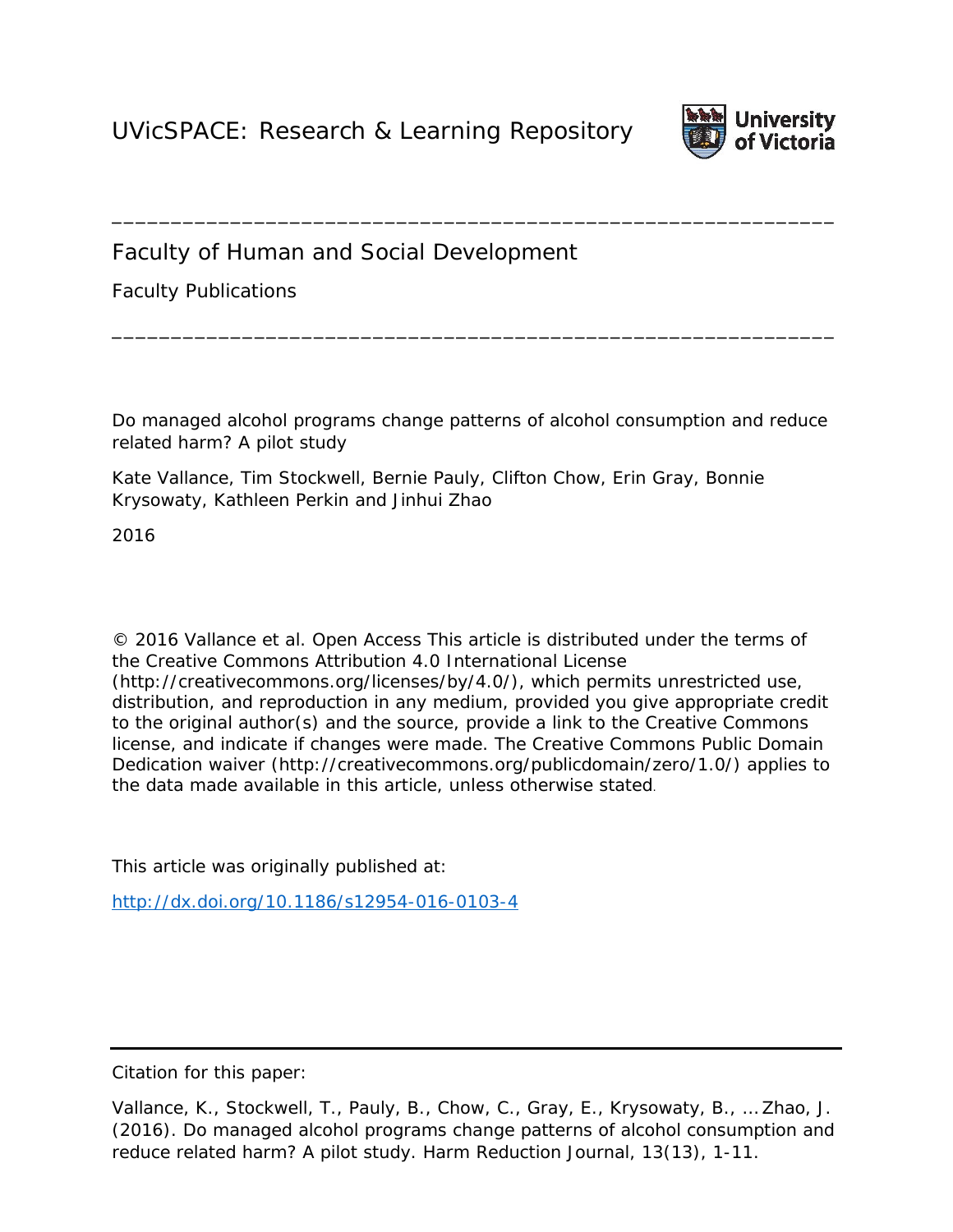# **RESEARCH CHE Open Access**



# Do managed alcohol programs change patterns of alcohol consumption and reduce related harm? A pilot study

Kate Vallance<sup>1\*</sup>, Tim Stockwell<sup>1</sup>, Bernie Pauly<sup>1</sup>, Clifton Chow<sup>1</sup>, Erin Gray<sup>2</sup>, Bonnie Krysowaty<sup>1</sup>, Kathleen Perkin<sup>1</sup> and Jinhui Zhao<sup>1</sup>

# Abstract

**Background:** Managed alcohol programs (MAPs) are a harm reduction strategy for people with severe alcohol dependence and unstable housing. MAPs provide controlled access to alcohol usually alongside accommodation, meals, and other supports. Patterns of alcohol consumption and related harms among MAP participants and controls from a homeless shelter in Thunder Bay, Ontario, were investigated in 2013.

Methods: Structured interviews were conducted with 18 MAP and 20 control participants assessed as alcohol dependent with most using non-beverage alcohol (NBA). Qualitative interviews were conducted with seven participants and four MAP staff concerning perceptions and experiences of the program. Program alcohol consumption records were obtained for MAP participants, and records of police contacts and use of health services were obtained for participants and controls. Some participants' liver function test (LFT) results were available for before and after MAP entry.

Results: Compared with periods off the MAP, MAP participants had 41 % fewer police contacts, 33 % fewer police contacts leading to custody time ( $x^2 = 43.84$ , P < 0.001), 87 % fewer detox admissions (t = -1.68, P = 0.06), and 32 % fewer hospital admissions ( $t = -2.08$ ,  $P = 0.03$ ). MAP and control participants shared similar characteristics, indicating the groups were broadly comparable. There were reductions in nearly all available LFT scores after MAP entry. Compared with controls, MAP participants had 43 % fewer police contacts, significantly fewer police contacts (-38 %) that resulted in custody time ( $x^2$  = 66.10, P < 0.001), 70 % fewer detox admissions (t = -2.19, P = 0.02), and 47 % fewer emergency room presentations. NBA use was significantly less frequent for MAP participants versus controls (t = −2.34, P < 0.05). Marked but non-significant reductions were observed in the number of participants self-reporting alcohol-related harms in the domains of home life, legal issues, and withdrawal seizures. Qualitative interviews with staff and MAP participants provided additional insight into reductions of non-beverage alcohol use and reductions of police and health-care contacts. It was unclear if overall volume of alcohol consumption was reduced as a result of MAP participation.

**Conclusions:** The quantitative and qualitative findings of this pilot study suggest that MAP participation was associated with a number of positive outcomes including fewer hospital admissions, detox episodes, and police contacts leading to custody, reduced NBA consumption, and decreases in some alcohol-related harms. These encouraging trends are being investigated in a larger national study.

Keywords: Alcohol harm reduction, Managed alcohol programs, Hospital admissions, Police contacts, Non-beverage alcohol, Non-potable alcohol, Housing First, Homelessness, Alcohol use disorders

\* Correspondence: [vallance@uvic.ca](mailto:vallance@uvic.ca) <sup>1</sup>

<sup>1</sup>Centre for Addictions Research of BC, PO Box 1700 STN CSC, Victoria, BC V8W 2Y2, Canada

Full list of author information is available at the end of the article



© 2016 Vallance et al. **Open Access** This article is distributed under the terms of the Creative Commons Attribution 4.0 International License [\(http://creativecommons.org/licenses/by/4.0/](http://creativecommons.org/licenses/by/4.0/)), which permits unrestricted use, distribution, and reproduction in any medium, provided you give appropriate credit to the original author(s) and the source, provide a link to the Creative Commons license, and indicate if changes were made. The Creative Commons Public Domain Dedication waiver [\(http://creativecommons.org/publicdomain/zero/1.0/](http://creativecommons.org/publicdomain/zero/1.0/)) applies to the data made available in this article, unless otherwise stated.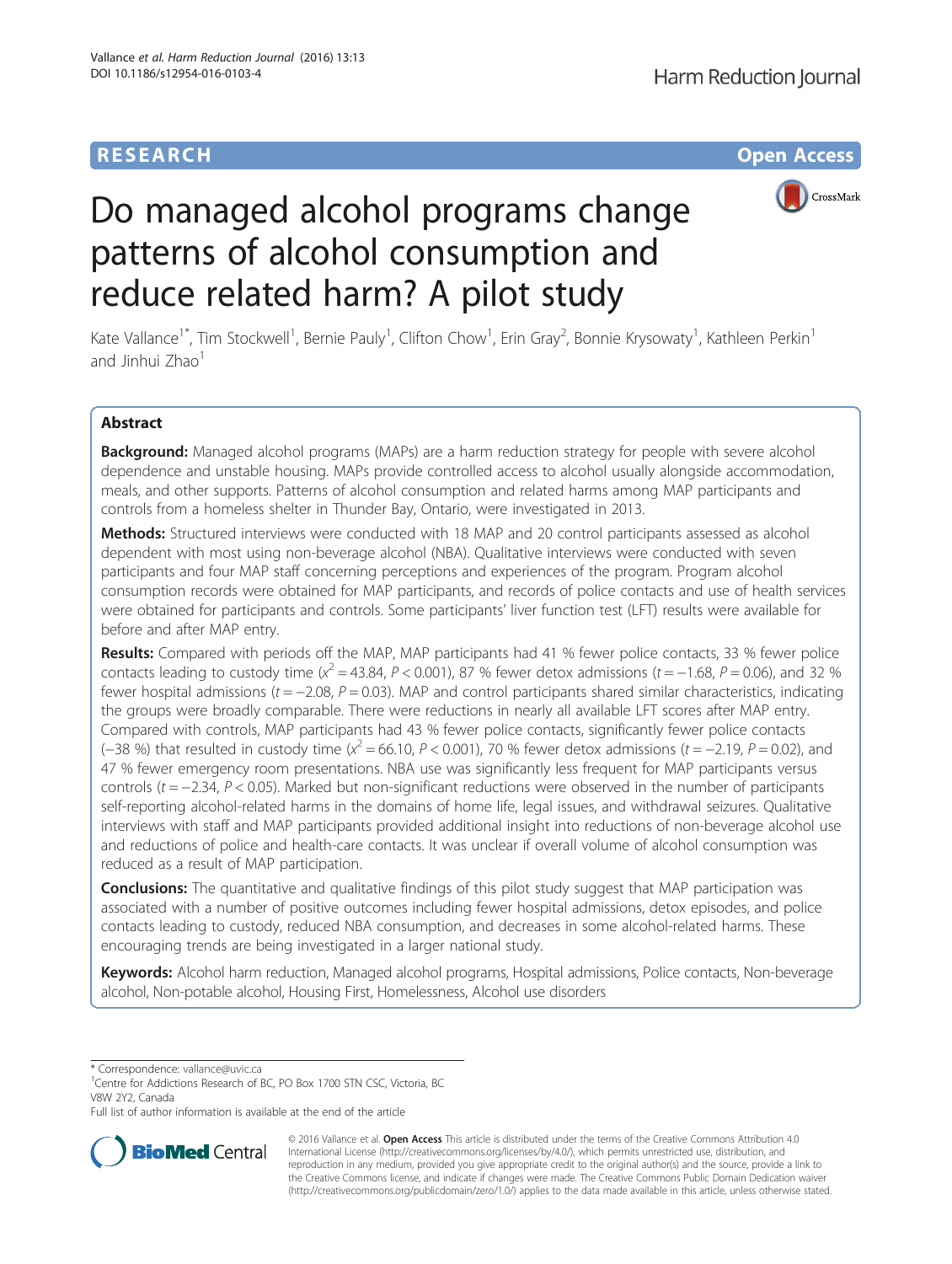# Background

Severe alcohol dependence almost invariably carries heavy health and social costs and is sometimes associated with homelessness or housing instability [[1](#page-10-0)–[3](#page-10-0)]. In general, those who are severely dependent on alcohol and experiencing homelessness face significant barriers to accessing temporary accommodation and in some cases will go without shelter as a consequence of alcohol use [\[4](#page-10-0)].

There are many acute and chronic health, as well as social consequences associated with severe alcohol dependence, including increased risk of numerous physical diseases along with self-inflicted or accidental injuries and experiences of violence [\[5, 6\]](#page-10-0). In some cases, non-beverage alcohol such as rubbing alcohol, mouthwash, or alcoholbased hand sanitizers may be consumed. These sources of alcohol are relatively low-cost and readily available and may contribute to a variety of additional health risks when consumed in large volumes [[7](#page-10-0)–[9\]](#page-11-0). There is only limited evidence that ingredients added to non-beverage alcohols pose risks to health over and above the significant risks associated with beverage alcohol consumption [\[10\]](#page-11-0).

Methanol is known to be particularly hazardous while isopropanol, which is an ingredient found in rubbing alcohol and hand sanitizer, also poses potential risks but to a lesser degree [[11, 12](#page-11-0)]. Concentration levels of ethanol in certain types of non-beverage alcohol (NBA) are extremely high, and, for example, consumption of one 500 ml bottle of 95 % rubbing alcohol is the equivalent of about 28 standard drinks. Dental mouthwashes such as Listerine (which contain 26.9 % alcohol/volume) are not thought to pose serious risks unless consumed at very high doses; however, this is more likely to occur among more unstably housed and severely alcoholdependent populations [[9\]](#page-11-0). There is also a stigma associated with non-beverage alcohol use which can be damaging to self-esteem and overall mental health and can also decrease the likelihood of seeking treatment from health care and other mainstream treatment providers such as Alcoholics Anonymous [\[13\]](#page-11-0).

There are few established programs for people experiencing both severe alcohol dependence and housing instability [[14](#page-11-0)–[21\]](#page-11-0). However, "Housing First" programs, which are a relatively recent innovation to address homelessness, seek to incorporate a harm reduction philosophy and practices to reduce the harms of substance use without necessarily eliminating or reducing use [\[16, 22](#page-11-0)–[25\]](#page-11-0). Some programs seek to reduce harms for a particular population, primarily by providing stable housing, which can have intrinsic health and social benefits, and tolerating continued use of alcohol. Managed alcohol programs (MAPs) take this approach a step further by providing beverage alcohol of known quality to program participants at regular intervals to stabilize drinking patterns and to replace non-beverage alcohol which can be more hazardous.

Among the few published evaluations of programs that tolerate alcohol use, but do not provide or manage its availability, Thornquist et al. [\[21](#page-11-0)] reported that attending such programs resulted in decreased use of hospital and detoxification services. Other studies also reported that non-abstinence-based housing was associated with reductions in alcohol-related harm [\[15, 17, 26](#page-11-0)], as well as reductions in use of publicly funded services (e.g., hospital visits, jail, use of detox facilities, and emergency medical services) [[17](#page-11-0), [18, 27\]](#page-11-0). In Ottawa, an evaluation of 17 adults involved in the Ottawa MAP showed improved health outcomes, fewer emergency room (ER) visits, fewer police contacts, and reduced alcohol consumption over an average of 16 months in the program [[19\]](#page-11-0). It is noteworthy, however, that there was no attempt to record participants' alcohol consumption outside of the MAP in this study. Therefore, it is not clear whether overall consumption was in fact reduced.

A MAP was established in Thunder Bay, Ontario, in 2012, with the objective of reducing harms from alcohol use and improving overall quality of life for unstably housed individuals experiencing repeated and severe alcohol-related problems. Reduction of alcohol consumption was not identified as a main goal of the program, although a switch from use of NBA to beverage alcohol was encouraged. A small pilot evaluation was conducted in order to establish whether entry into the MAP was associated with (i) significant improvements in health and well-being, (ii) reductions in harms as indicated by decreased use of emergency, hospital, and police services, and (iii) less hazardous patterns of alcohol use as indicated by reduced use of non-beverage alcohol, fewer episodes of severe intoxication, and decreased consumption in high-risk drinking settings without an overall increase in alcohol consumption. In this paper, we present analyses of changes in alcohol use, related harms and use of police, and health-care services for the MAP participants and for a group of control participants assessed as meeting the entry criteria for the MAP. A companion paper [[28\]](#page-11-0) explores associated changes in housing stability, housing satisfaction, and quality of life.

#### Description of program

Shelter House's Kwae Kii Win Centre in Thunder Bay, Ontario, is a 15-bed mixed-gender MAP that was established in March 2012 in response to the needs of people in the community with severe and chronic alcohol use problems, many of whom have long histories of homelessness, public intoxication, and regularly consume non-beverage alcohol. The program was created in an effort to reduce alcohol-related harm for program participants and to alleviate the load on police and emergency responders in dealing with public intoxication. The intention of the program is to replace a dangerous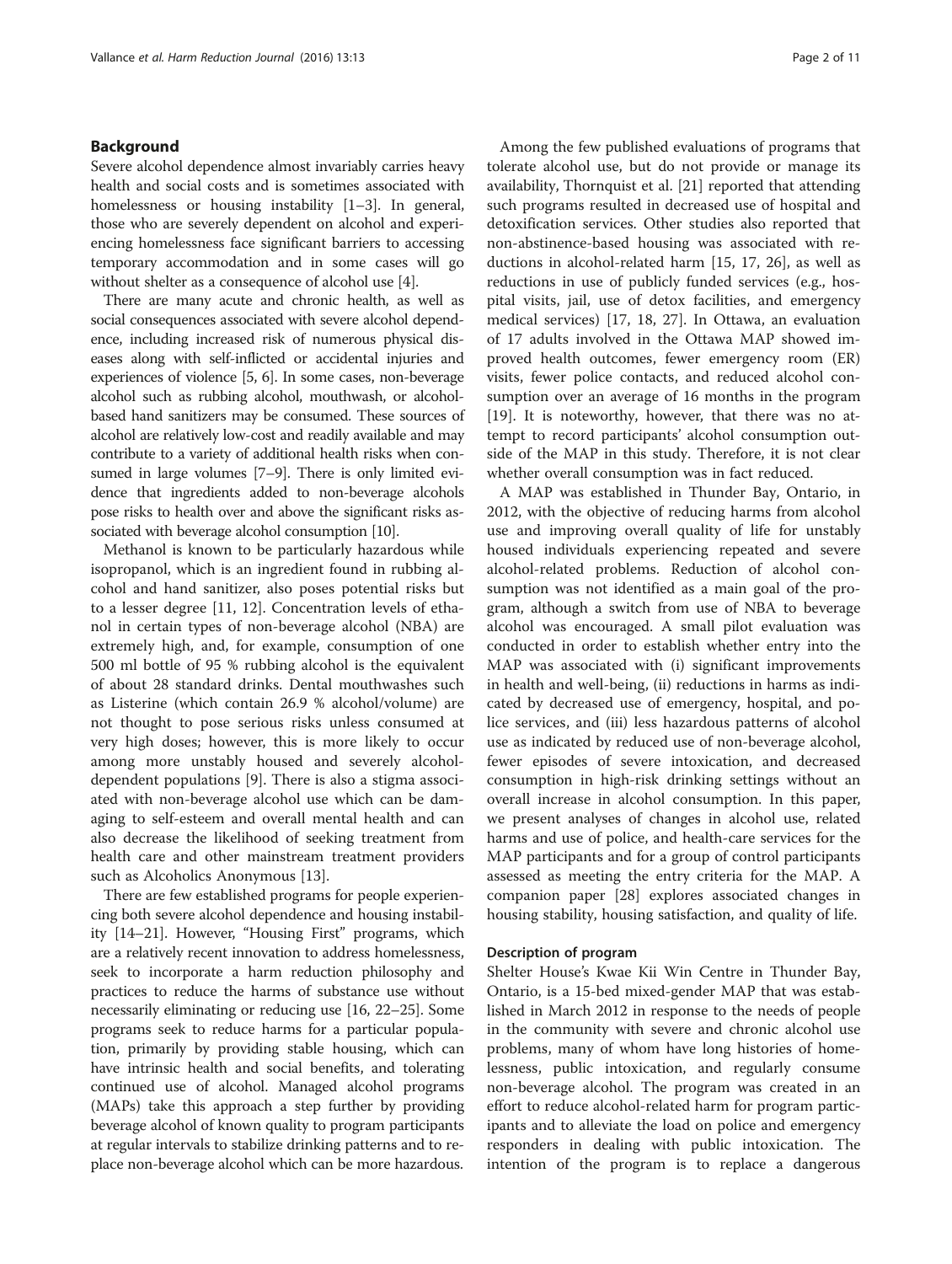pattern of episodic, very heavy drinking, and nonbeverage alcohol drinking, with maintenance doses of beverage alcohol in a supervised setting. Residents receive stable housing, meals, help managing money, access to primary health care, life skills training, counseling, and one alcoholic drink every 90 min from 8 am to 11 pm. The program generally uses 12 % alcohol/volume white wine, and each drink served is 6 oz, i.e., 20.46 ml or 16.14 g of ethanol. To receive each dose, participants must not be overly intoxicated and must have been present at the facility for at least 60 min prior. Drinking outside the program is discouraged and participants are not allowed to store their alcohol on-site for later consumption.

Individuals participating in the MAP are provided housing, similar in style to that of a rooming house with communal living spaces. Residential tenure is contingent on their participation in the MAP. Participants are provided meals and access to food and groceries whenever they choose and are able to remain indoors or sleep during the day. Participants are offered recreational activities on-site, and transportation to activities in the community is provided. Residents in the MAP are also encouraged to see health-care workers such as nurses, doctors, and psychiatrists on a regular basis, and transportation is provided for off-site appointments. An Elder visits the program weekly to speak with MAP participants, other Indigenous-focused activities such as drumming are provided through the shelter program next door, and MAP residents are encouraged to attend. Participants sometimes leave seasonally for specific periods of time to visit family in more remote areas of the region and in some cases may be required to leave the program due to contravention of program rules or due to incarceration or hospital stays. In the case of hospital stays, a participant's spot is held for them until such time as they can return to the program. Criteria for admission to the program include severe alcohol dependence, chronic homelessness, and a high rate of police contacts. When a spot in the MAP becomes available, staff from the shelter next door or the police may identify an individual for consideration who also fits the admission criteria and who is at high risk of injury, illness, or death if they remain on the street. However, there was a very low turnover of people on the MAP [[28](#page-11-0)]. All program participants at the time of the pilot study identified as Indigenous.

### Methods

#### Sampling and recruitment

We conducted this small scale study using a mixed methods research design with a non-randomized controlled sampling strategy as a pilot for a larger national evaluation of MAPs in Canada. Quantitative data on outcomes of interest were collected from male and female participants in a series of short monthly surveys, with more in-depth surveys at baseline and 6-month follow-ups. Qualitative interviews were conducted with MAP staff and residents to gain a deeper understanding of their experiences within the program. A mixed methods design incorporates multiple methods of inquiry to enhance scope and breadth of understanding in evaluation research [\[29, 30\]](#page-11-0). Both triangulation (convergence of findings) and complementarity (examining different aspects of the same phenomena) were employed within this study. A mixed-gender control group was included to help determine whether observed benefits or harms experienced by participants were specifically due to participation in the MAP. Control participants were recruited by the study researchers at the shelter next door to the MAP, which was a separate facility from the MAP but run by the same agency. The shelter provides access to set meals three times a day, and weather permitting, participants must be outside the building during the day other than at staff discretion if there is a risk of harm from being outside. There are no organized recreational activities offered at the shelter, and rides may be available for health-care appointments after 2 pm each day, but access

able, but there are no regular visits by Elders. In order to be eligible to participate in the study, control participants had to meet the criteria for potential entry into the MAP but due to program space or personal choice, not currently be participants in the MAP. The proportion of controls that had not entered the MAP due to program space versus personal choice is not known. Participant reasons for not entering MAP included perceptions of stigma related to being administered alcohol and also some potential discomfort with having to follow rules within a more structured program setting. It was not feasible to randomly assign eligible individuals to the MAP or shelter controls because the MAP operates independently of the research study. The shelter and the MAP are run by the same organization and provide services to the same population. However, because the MAP was restricted to 15 beds and there was a low program turnover, many of the individuals attending the adjacent shelter would have been eligible for MAP and were therefore similar to a waiting-list control group. In order to locate comparable controls, the program staff initially compiled a list of individuals from the shelter who fit the criteria and would be eligible for the MAP but were not currently in the program. The first 15 controls who met the criteria were selected. The screening tool used to establish eligibility of controls consisted of four questions: (1) whether they had been without their own place to stay in the past 6 months, (2) whether they had been without their own place to stay

to transportation is not guaranteed. Some Indigenousfocused activities such as drumming circles are also avail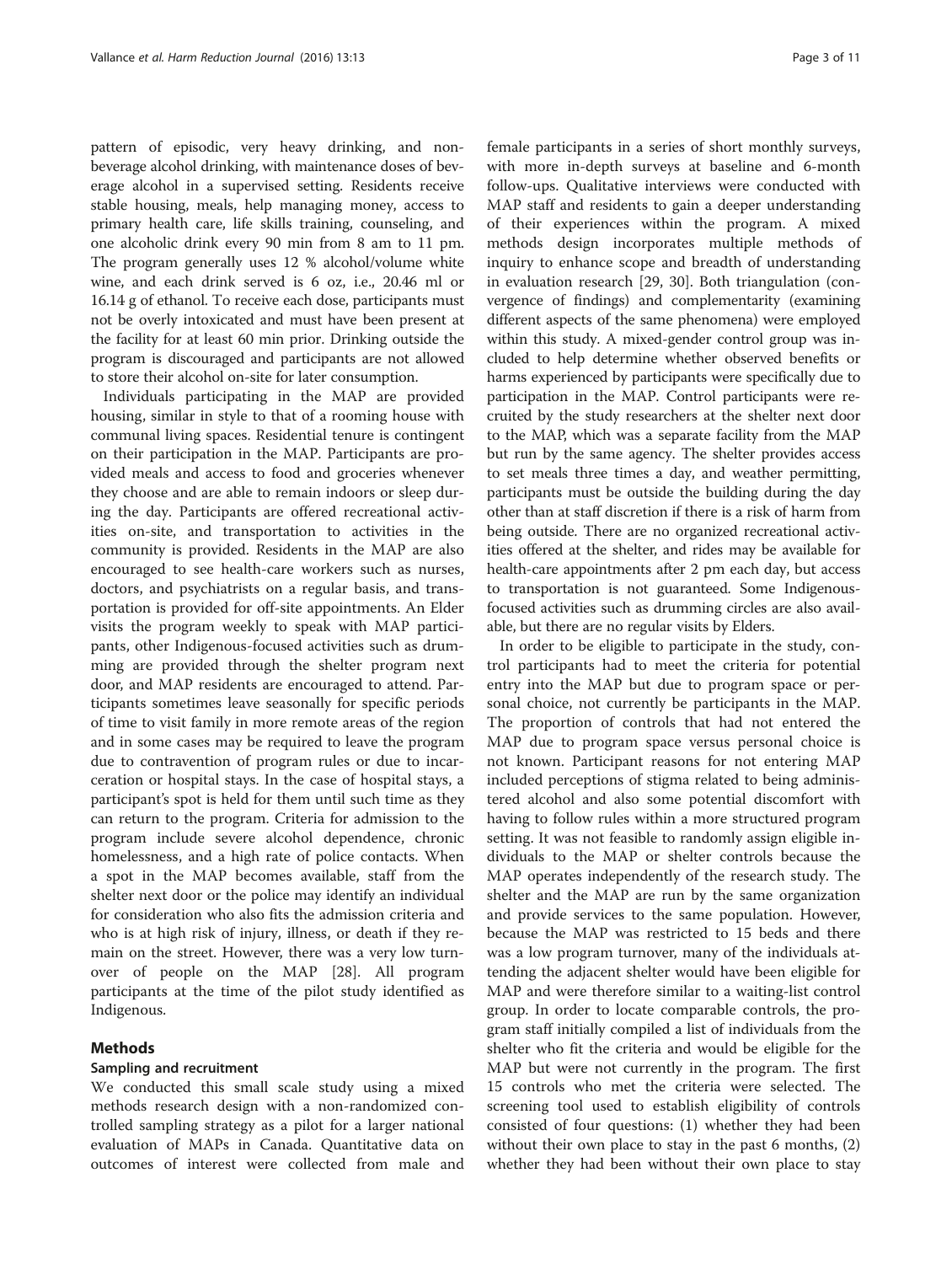more than four times in the past 6 months, (3) whether they have had many difficulties caused by drinking in the past few years, and (4) whether they had been picked up by the police due to alcohol, been to the hospital ER due to alcohol, or been to detox at least four times in total in the past 6 months. If they met each criterion, they were included in the study.

Quantitative data were collected for a 6-month period between March and September 2013. At the beginning of the 6-month period, structured quantitative baseline surveys were conducted with 18 consenting MAP and 20 consenting control participants in March and April of 2013. Fifteen of the 18 MAP participants had been residents in the program for at least 1 month when the first survey was conducted. Between the second and fifth month of data collection, a subset of six of the newly admitted MAP participants and 10 matched control participants were selected to complete shorter monthly quantitative follow-up interviews. Control participants were selected at a ratio of two MAP participants to three control participants to account for higher anticipated attrition among controls. At the 6-month mark, an indepth quantitative survey was conducted with as many as possible of the smaller subset of MAP and control participants who had been selected for follow-up. Monthly follow-up surveys were conducted not only in part to gather information but also as a strategy to maintain contact with this population, especially the control participants who were more likely than MAP participants to be moving from place to place because of homelessness. One-time, face-to-face qualitative surveys were conducted with four MAP staff and seven MAP residents within the 6-month period in 2013.

Participation in the study was voluntary and written informed consent was obtained from all participants prior to their taking part. MAP and control participants received \$25 gift vouchers for the longer quantitative interviews and \$10 gift vouchers for the shorter, monthly quantitative follow-up interviews. MAP participants who completed the qualitative interviews received a \$25 gift voucher. Ethical approval for this study was obtained from the University of Victoria and Lakehead University Human Research Ethics Committees, Thunder Bay Regional Health Science Centre (TBRHSC), and St. Joseph's Care Group (SJCG) research ethics committees.

#### Measures

#### Quantitative surveys

The quantitative surveys conducted at the beginning and end of the 6-month data collection period covered the following domains: sociodemographic characteristics; housing status over the past 12 months; alcohol and other substance use; severity of alcohol-related problems and degree of alcohol dependence; health and mental health; and housing quality. A range of questions on individual-level alcohol-related social harms was also included. Several standardized instruments were included in the survey such as the Alcohol Use Disorders Test (AUDIT) [\[31](#page-11-0)], the Severity of Alcohol Dependence Questionnaire (SADQ) [[32\]](#page-11-0), the Colorado Symptom Index [\[33\]](#page-11-0) which measures psychological symptomatology, and the WHOQOL-BREF [[34\]](#page-11-0), which is an assessment of quality of life. The shorter quantitative surveys conducted monthly included questions about housing and alcohol consumption and also the WHOQOL-BREF. Housing quality and satisfaction as well as quality of life data are reported separately [[28](#page-11-0)].

Results from the quantitative surveys presented in this paper primarily include data from the initial interviews conducted at the beginning of the study. As just six MAP participants and seven controls were successfully followed up and completed the longer interview at the 6-month mark, only limited descriptive data will be provided on their outcomes. Analysis of the survey data from the larger number of initial intake interviews included chi-square tests [\[35\]](#page-11-0) to determine significant differences between the MAP participants and control participants on selected demographic variables, selfreported alcohol consumption, and a selection of relevant individual-level alcohol-related social harms such as home life, housing status, legal issues, and experience of withdrawal seizures. A two-sample  $t$  test was used to test any significant differences in reported AUDIT scores and days of NBA use.

#### MAP alcohol consumption records

Alcohol administration data routinely collected by MAP staff were accessed for the study, and these included the number of drinks administered per serve as well as the time of day that the serve occurred. A question was also included about consumption outside the MAP in the previous 24 hours and was asked of residents as an open-ended question at the time of their first drink of the day.

#### Liver function tests

Blood samples for liver functions tests (LFTs) were collected by a nurse practitioner from a nearby health clinic at intervals throughout the program. In some cases, LFT results from MAP and control participants' health records were also available. LFT results accessed included aspartate transaminase (AST), a liver enzyme sensitive to acute liver damage with a normal range between five and 40; alanine transaminase (ALT), a liver enzyme with a normal range between seven and 56; and gamma glutamyl transpeptidase (GGT), which measures liver dysfunction and has a normal range of zero to 65 for males and zero to 45 in females. Factors other than alcohol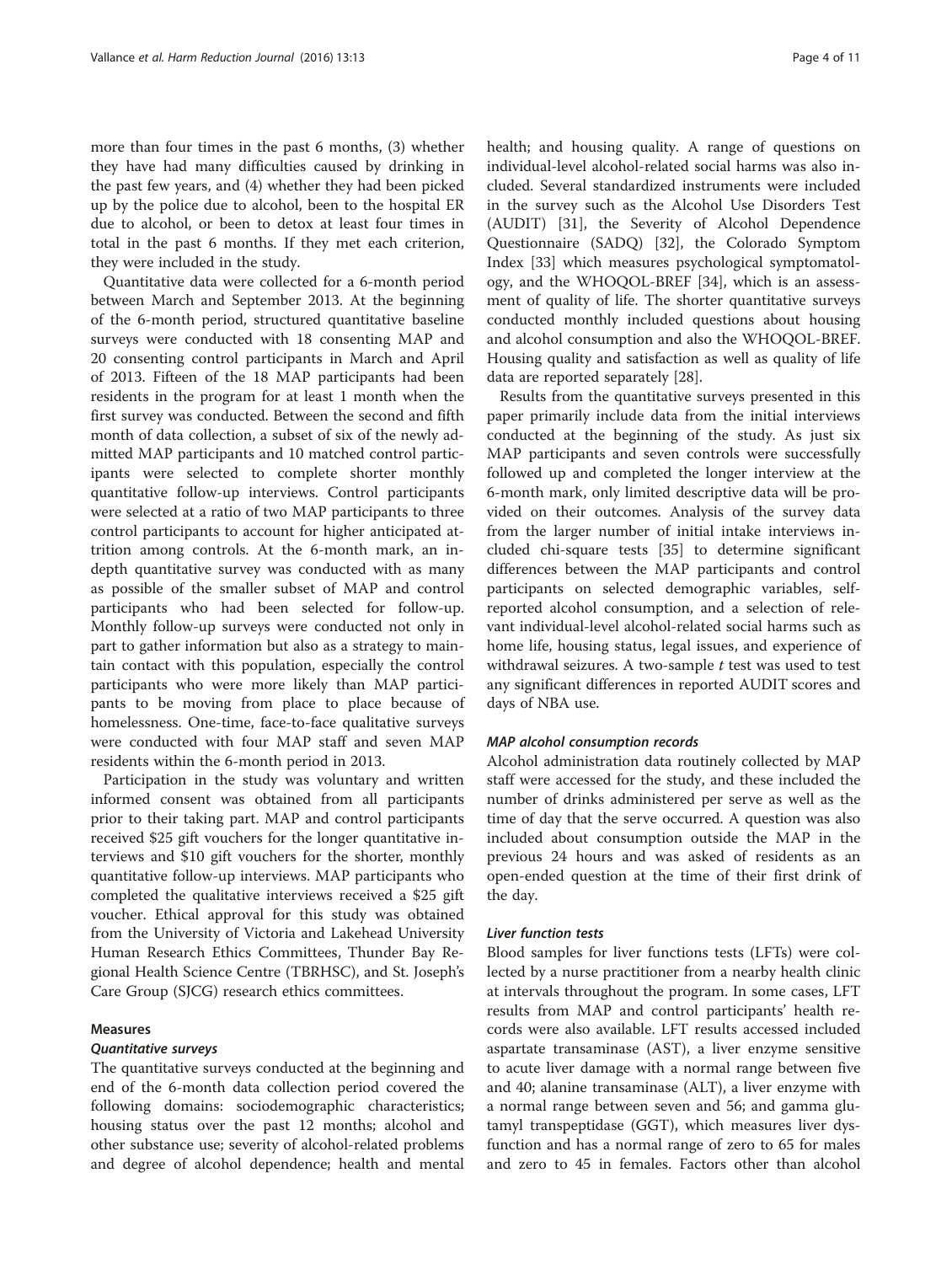<span id="page-5-0"></span>consumption can affect liver functioning on these tests, e.g., hepatitis, nutrition, and body weight.

#### Police and health-care records

Ethical approval and written consent from 13 MAP participants and 10 controls was obtained to access archival police and health-care records for the 5 years prior to the initiation of the study and 12 months afterwards for both MAP and control participants. The date range for these records was August 2008 to August 2013. Police records from the Thunder Bay Police included the number of police contacts and in cases when police contacts resulted in custody or jail time, the length of custody and jail time. Individual level health-care records from the Thunder Bay Regional Health Science Centre included information on frequency and duration of hospital visits, and data from St. Joseph's Care Group included in-patient detoxification episodes.

MAP participants averaged 357.5 days (SD = 321.47, Min/Max 398/1728) on the program compared to 1220.9 days (SD = 143.98, Min/Max 91/529) off the program during that 5-year time period. The numbers of police contacts, hospital admissions, ER presentations, and detoxifications per 100 observed days were estimated for participants on MAP and off MAP and for controls. We used one-sided paired  $t$  tests and twosample  $t$  tests to test the hypotheses that MAP participation was associated with improved outcomes, compared with periods prior to MAP entry and compared with similar controls who were not on a MAP [[35\]](#page-11-0). Paired t tests were used to investigate any significant difference in the numbers of police contacts, hospital admissions, ER presentations, and detoxifications per 100 observed days between participants on MAP and off MAP. Twosample t tests were used to investigate observed differences in rates of police contacts, hospital admissions, ER presentations, and detoxifications per 100 observed days between participants on MAP and controls. In each case, one-sided significance tests were employed to test explicit hypotheses that MAP participation would be associated with reductions in these areas. Chi-square  $(x^2)$  tests were used to compare the proportions of police contacts leading to custody time for participants while on the MAP compared with periods off the MAP as well as compared with controls.

#### Qualitative interviews

Experienced qualitative researchers from the study team conducted one-time face-to-face interviews with seven MAP residents, three females, and four males, all of whom identified as Indigenous, and who had been in the program at least 1 month. For MAP residents, the focus of the qualitative interview was on their experiences before entering the program, their experiences within the

program, and the impact of the program on patterns of drinking, health, housing, quality of life, and social relationships. Interviews were conducted with four of the MAP staff with a focus on their experiences working in the program, including their thoughts on program goals and structures, changes in the program, program impacts, and community responses to the program. Qualitative findings related to health, quality of life, and housing are reported in the sister manuscript in this issue [\[28](#page-11-0)]. All interviews were audio-taped and transcribed. Qualitative interviews were not conducted with control participants.

Analysis of the qualitative data was conducted using constant comparative analysis, in which each transcript was read and re-read by two members of the research team and coded inductively by both research team members for key ideas and themes that described the experience of being in a MAP related to health, housing, quality of life, and harms of alcohol use and drinking patterns. An inductive coding framework was developed, and NVivo (NVivo qualitative data analysis software; QSR International Pty Ltd. Version 10, 2012) was used to organize and manage the data [\[36](#page-11-0)–[39\]](#page-11-0). Qualitative results presented in this paper relate specifically to life in the MAP, use of NBA and alcohol consumption patterns, contacts with police, and access to and use of healthcare services.

#### Results

# Survey data: participant characteristics MAP participants

Based on self-report data from baseline quantitative surveys, just over one third of MAP participants were female and all 18 self-identified as Aboriginal. Mean age was 42 years (range 25–61) and approximately one third of all participants had completed high school, over half had been married, and all reported being currently unemployed. Each of the MAP participants had been accessing a homeless shelter or living on the street prior to entering the MAP (see Table 1). Most of them reported AUDIT scores indicative of alcohol dependence with scores of 20 or greater (mean 28.5, range 17–36) [\[31\]](#page-11-0).

|  |  |  |  |  |  | Table 1 MAP and control participant characteristics |
|--|--|--|--|--|--|-----------------------------------------------------|
|--|--|--|--|--|--|-----------------------------------------------------|

| Characteristics      | MAP $(n = 18)$ | Controls $(n = 20)$ |
|----------------------|----------------|---------------------|
| Age (mean, range)    | $41.7(25-61)$  | $36.8(21-50)$       |
| Female $(n, %)$      | 7 (38.9 %)     | 8 (40 %)            |
| Indigenous (n, %)    | 18 (100 %)     | 20 (100 %)          |
| Finished high school | 6 (33.3 %)     | 8 (40 %)            |
| Married (n, %)       | 9(55.6%        | 10 (50 %)           |
| Unemployed (n, %)    | 18 (100 %)     | 20 (100 %)          |

Chi-square and paired t tests indicated no significant differences between MAP and control participants on these characteristics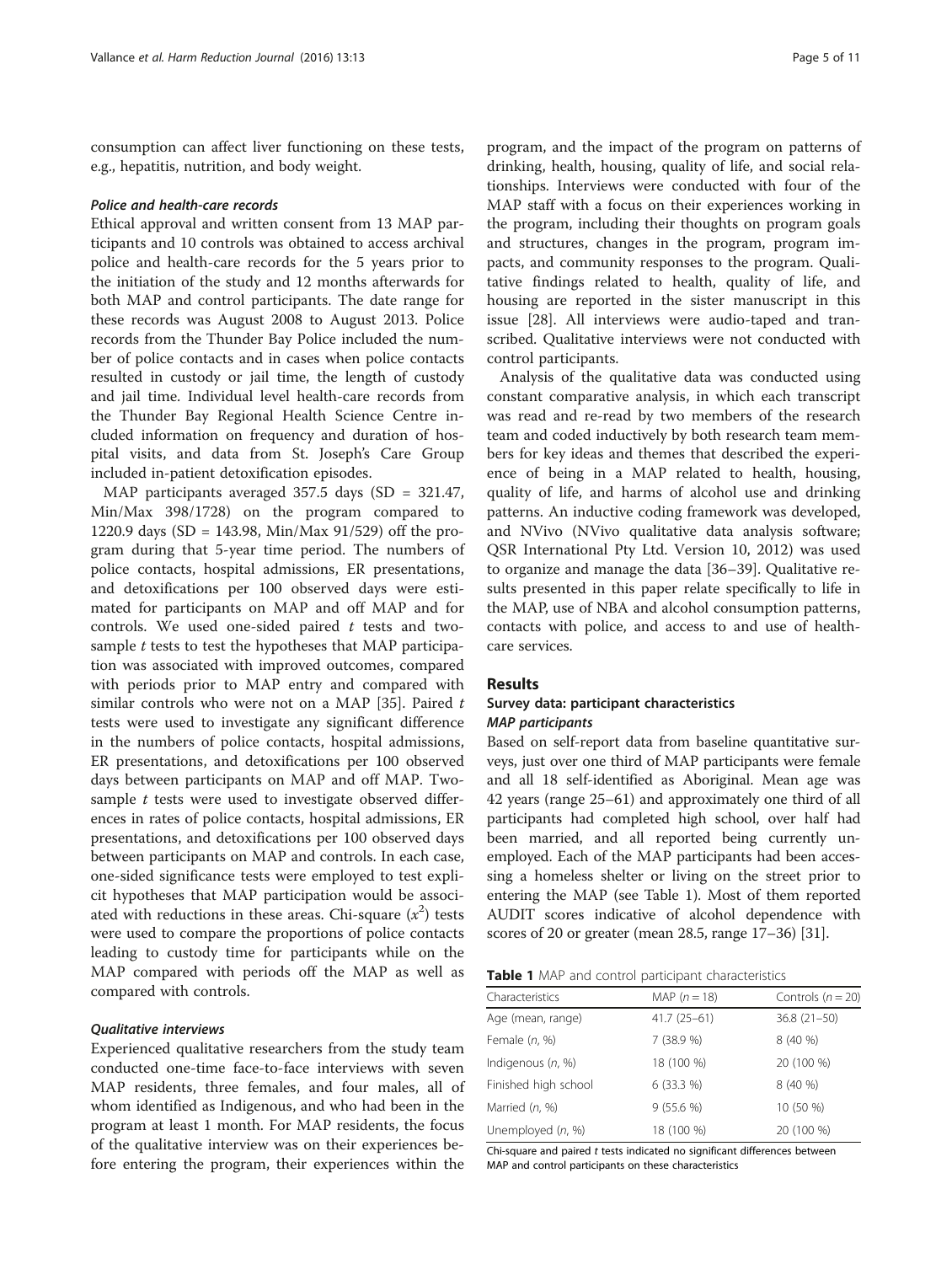# Control participants

Eight or 40 % of control participants were female, and the rest identified as male. All 20 self-identified as Indigenous and mean age was 37 years (range 21–50). Forty percent of control participants reported completing high school, half had been married, and all were currently unemployed. Nearly all control participants reported staying in an emergency shelter the previous night. Most of them had AUDIT scores indicative of alcohol dependence, i.e., scores of 20 or greater (mean 31, range 16–40) [\[31](#page-11-0)].

Chi-square tests run on the demographic variables listed in Table [1](#page-5-0) showed no significant differences between the MAP and control participants indicating that the two groups were broadly similar. In addition, mean values of the AUDIT scores for MAP participants and controls were also very similar (28.5 vs 31) indicating that overall the controls were an appropriate comparison group.

#### Self-reported total alcohol consumption

MAP participants reported consuming alcohol on a significantly higher number of days out of the past month than control participants at 27.8 days versus 22.6 days (*t* test  $P > 0.05$ ), likely reflecting the more consistent access to alcohol available to those on the MAP. MAP and control participants reported consuming a similar average number of drinks per day on days that they drank in the past month. Controls reported a slightly higher number (20.9 drinks/day) compared to MAP participants (19.1 drinks per day) (*t* test  $P > 0.05$ ). These selfreports included MAP participants' estimates of alcohol consumption on and off the MAP, including both beverage and non-beverage alcohol consumption. A high frequency of drinking (mean of 28/30 days) was maintained at 6 months among the five MAP participants with available data selected for follow-up, markedly higher than the average of 16/30 days for the six controls with available data followed up.

#### Self-reported non-beverage alcohol use

The three most common types of non-beverage alcohol (NBA) consumed by both MAP residents and the controls were mouthwash, hand sanitizer, and hairspray. Other types of NBA reported being consumed included rubbing alcohol and cooking wine. Slightly more controls than MAP participants reported consuming NBA at least once in the previous month, although the difference was not significant. However, reports of NBA consumption in the past month showed that MAP participants consumed NBA on significantly fewer days  $(M = 4.3, SD = 5.9)$  than control participants  $(M = 12.4,$ SD = 13.8, (*t* test =  $-$  2.34, *P* < 0.05). The decrease in frequency of NBA use by MAP participants was also noted in the qualitative interviews, and participants expressed a preference and desire to "avoid" NBA. Some participants made a strong distinction between the wine provided on the program and the "garbage" and "bad stuff" they had consumed prior to starting the program, indicating that their preference was to consume beverage alcohol when available.

As one MAP participant said,

I haven't even drank that other, the hairspray in such a long time, I don't even remember when, I think about seven months or something like that. And the other stuff, I refuse it now. You know I could still be drunk everyday if I wanted to, with the people I was on the street with. [But] since coming here I drink wine… I don't think about buying anything else, you know like the other garbage like antiseptic, hairspray, all the other stuff that you know that I used to consume when I was out there.

MAP participants noted that they still had opportunities to access NBA but that having the opportunity to drink the wine provided by the program supported their efforts avoiding NBA and also helped them avoid feeling sick while still controlling their cravings for alcohol.

#### Survey data: self-reported alcohol-related harms

Fewer MAP participants reported alcohol-related harms in the last 30 days than controls in the domains of home life, legal issues, housing status, and experience of withdrawal seizures (see Fig. [1](#page-7-0)), though differences were not significant. In the qualitative interviews, several participants indicated strong feelings of increased safety in the MAP compared to their experience of harms on the street and in hospitals and jails. These findings are also reported in greater depth in the sister manuscript in this issue [[28](#page-11-0)].

#### MAP alcohol consumption records

Over the course of the 6 months of data collection, MAP participants were administered an average of 7.3 standard drinks per day by the program staff with little variation from month to month. Reports provided to staff of alcohol consumption outside the program over the 6-month period remained fairly steady with an average of 2.9 drinks per day. The average total number of drinks per day, including both drinks provided by the program and those consumed outside the program, was 10.4 drinks for MAP participants (see Table [2](#page-7-0)). It should be noted that the data on non-MAP drinks only apply to days that the participants attended the program lounge to be administered drinks by staff and who answered the questions about their alcohol consumption outside of the program on the previous day. Notably, the estimates of average total alcohol consumption gathered by staff in the alcohol administration data (10.4 drinks) are only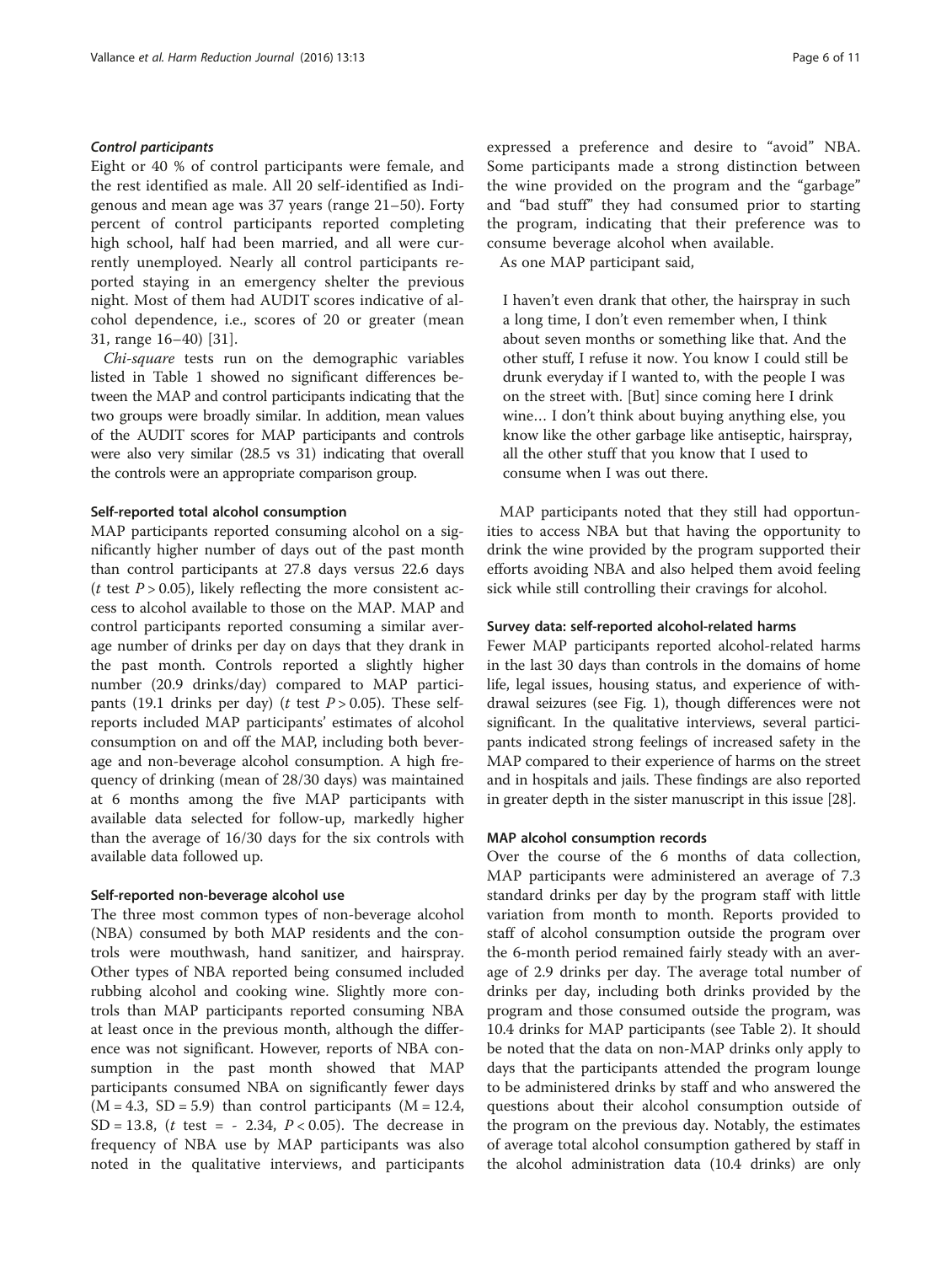<span id="page-7-0"></span>

about half of the total of MAP plus outside-MAP consumption reported by participants during their baseline interviews (19.1 drinks), which likely indicates an underestimation of outside-MAP drinks being reported to staff.

### Liver function test results

Some liver function test results were available from previous health records for 13 MAP participants. Among those who had comparable repeated tests, seven of seven showed reductions in AST or remained within normal ranges (mean  $pre = 208$ , post = 84), nine out of ten had reductions in ALT or remained normal (mean pre = 72.5, mean post  $= 53.6$ ), and one reduced GGT (1253 vs 803).

# Police and health-care records

# MAP participants on versus off MAP

Table [3](#page-8-0) presents the estimate of mean numbers of police contacts, hospital admissions, ER presentations and detox admissions per 100 observed days while on and off the MAP for 13 of the MAP participants between 2008 and 2013. Rates of mean detoxification (*t* test  $P = 0.06$ ) and hospital admissions ( $t$  test  $P < 0.05$ ) were lower when clients were on the MAP compared to off the MAP. Rates of police contacts were also lower when

Table 2 Alcohol consumption records for MAP drinks and outside-MAP drinks, March–Sept 2013

|                                                   | March April May June July Aug Sept Total |  |  |             |           |
|---------------------------------------------------|------------------------------------------|--|--|-------------|-----------|
| MAP drinks 7.23 8.11 7.94 6.47 6.93 6.65 7.74 7.3 |                                          |  |  |             |           |
| Non-MAP drinks 2.98 2.81 2.58 2.37 a a            |                                          |  |  |             | 3.59 2.87 |
| Avg. total drinks 10.21 10.93 10.52 8.84 a a      |                                          |  |  | 11.37 10.37 |           |

<sup>a</sup>Records for outside-MAP drinks for July and August were incomplete and therefore excluded

clients were on versus off the MAP, but the difference was not significant (*t* test  $P > 0.05$ ). However, while participants were on the MAP, only 41.6 % of their police contacts resulted in custody time whereas while they were off the MAP, 74.4 % of their police contacts resulted in custody time, which was a significant difference  $(x^2 = 43.84, P < 0.001)$ .

#### MAP participants versus controls

Table [4](#page-8-0) presents the estimates of mean numbers of police contacts, hospital and ER presentations, and detox admissions per 100 observed days among participants while they were on the MAP and among controls. The estimate of mean detoxification episodes was significantly lower among MAP participants than for controls  $(P = 0.02)$ . The estimates of mean police contacts, hospital admissions, and ER presentations were markedly lower among MAP participants than among controls (see percent change in Table [4](#page-8-0)) but not statistically significantly so (*t* test  $P > 0.05$ ). The proportion of police contacts for MAP participants that resulted in custody time was significantly lower when compared to controls  $(x^2 = 66.10, P < 0.001)$ . As mentioned above, only 41.6 % of police contacts while participants were on the MAP resulted in custody time, while 79.5 % of police contacts for control participants resulted in custody time.

### Police contacts: qualitative data

In the qualitative interviews, MAP participants and staff spoke about the MAP as a better alternative than their previous repetitive negative experiences of police interactions or being taken to jail. Even more encouraging was that participation in the MAP had altered participants'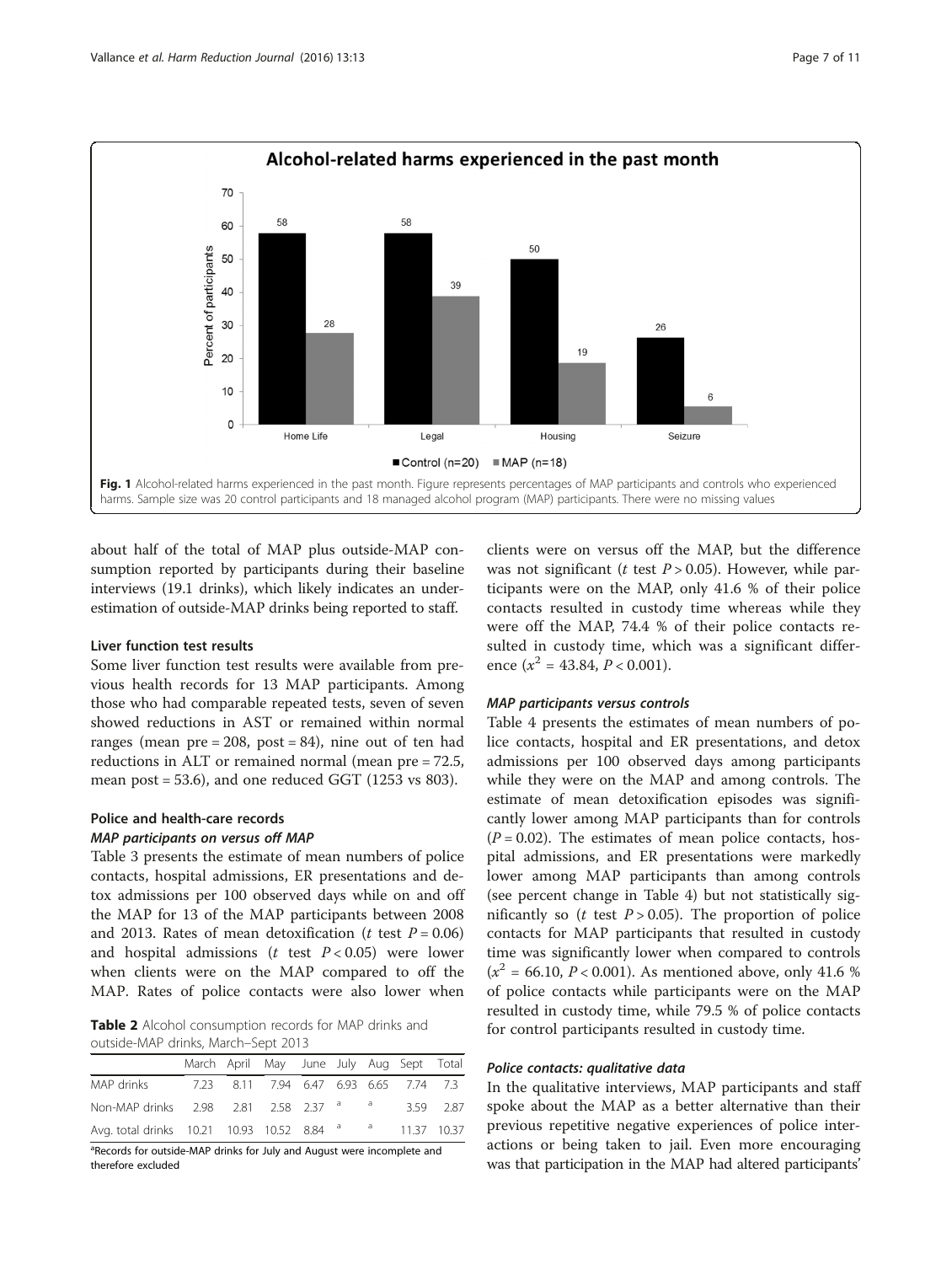| Outcomes           | Number | Participants on MAP | Participants off MAP | Change  | Paired t test (one-tailed) |           |
|--------------------|--------|---------------------|----------------------|---------|----------------------------|-----------|
|                    |        | Mean (95 % CI)      | Mean (95 % CI)       | %       | t statistic                | $P$ value |
| Police contact     | '3     | $2.79(1.38 - 4.20)$ | 4.77 (0.04-9.50)     | $-41.5$ | $-0.90$                    | 0.194     |
| Detoxification     | '3     | $0.33(0.04 - 0.62)$ | $2.46(0.00 - 5.51)$  | $-86.6$ | $-1.68$                    | 0.060     |
| Hospital admission | 13     | $0.26(0.14 - 0.38)$ | $0.38(0.00 - 0.79)$  | $-31.6$ | $-2.08$                    | 0.030     |
| ER presentation    | 13     | 3.82 (2.10-5.54)    | $3.60(1.65 - 5.55)$  | 6       | $+0.22$                    | 0.586     |

<span id="page-8-0"></span>Table 3 Mean numbers per 100 observed days, 2008–2013 for participants on and off MAP

circumstances such that they no longer needed to partake in potentially harmful activities such as sleeping in abandoned vehicles and stealing non-beverage alcohol like mouthwash. One participant observed, "I used to go steal that mouthwash just to try and feel – get myself to feel better. I used to do that. I was in and out of jail. Ever since I've moved here, I haven't even had any police contact." Staff also noted that police, regardless of their personal perceptions of the program, would bring intoxicated residents back to the MAP instead of taking them to jail. Both MAP participants and staff described the MAP as a means of reducing negative police contacts and as a safer alternative for managing public intoxication compared to street-life, jails, or through police enforcement [\[28\]](#page-11-0).

#### Health-care contacts: qualitative data

There were also indications from staff and MAP participants in the qualitative data that those in the MAP had both improved and more regular access to primary health-care services. There seemed to be a shift in focus from managing multiple health crises to addressing health issues on an ongoing basis. A key reason for the shift was attributed to the presence of a nurse practitioner who provided on-site health-care services to MAP participants. As the service was provided within the context and location of the program, MAP participants were less likely to access health care at the ER and were more able to manage previously unaddressed health issues and concerns. Many of the participants indicated that they had health issues that, prior to admission to the MAP, were not being addressed because they were not able to keep appointments or did not want to go to the hospital due to previous negative experiences. One participant talked about finally being able to have a surgical operation that had been repeatedly put off when he was homeless. MAP participants also expressed that staff members were helpful in assisting them with tracking appointments and providing necessary transportation when medical care was to be provided off-site. Although further analysis is needed, these data suggest that while ER and detox use were lower, use of more appropriate primary care services may have increased as clients were being facilitated to address previously neglected health issues.

# **Discussion**

In this paper, we present findings from a pilot evaluation of a managed alcohol program (MAP) in Thunder Bay, Ontario, to explore how participation in the MAP may have impacted a variety of alcohol-related patterns and harms for these participants who were previously homeless and experiencing severe alcohol dependency as compared to a similar population who were recruited as controls. A number of indicators suggested positive changes to alcohol consumption patterns and a reduction in a variety of alcoholrelated harms while on the MAP, although small sample numbers limited conclusive statistical comparisons on some outcomes. Positive and significant outcomes for MAP participants included fewer days of non-beverage alcohol (NBA) use compared to controls (4.3 vs 12.4 days), fewer detoxification episodes compared to controls (a decrease of 79 %), fewer police contacts leading to custody time for participants on the MAP compared to off the MAP (a difference of −33 %) and compared to controls (a difference of -38 %), and fewer hospital admissions compared to when off MAP (a decrease of 32 %). MAP participation was also associated with sizeable though nonsignificant reductions across other dimensions including overall police contacts compared to when participants were off the MAP (a decrease of 42 %), hospital admission for MAP participants as compared to controls (a decrease of 38 %), and ER presentations for MAP participants as compared to controls (a decrease of 47 %).

Table 4 Mean numbers per 100 days, 2008–2013 for MAP participants and controls

| Outcomes           | Participants on MAP |                     | Controls |                     | Change  | Two sample t test (one-sided) |           |
|--------------------|---------------------|---------------------|----------|---------------------|---------|-------------------------------|-----------|
|                    | N                   | Mean (95 % CI)      | Ν        | Mean (95 % CI)      | $\%$    | $t$ statistic                 | $P$ value |
| Police contact     | 13                  | $2.79(1.38 - 4.20)$ | 10       | 4.87 (0.00-10.31)   | $-42.7$ | $-0.93$                       | 0.1804    |
| Detoxification     | 13                  | $0.33(0.04 - 0.62)$ | 10       | 1.59 (0.14–3.05)    | $-79.2$ | $-2.19$                       | 0.0201    |
| Hospital admission | 13                  | $0.26(0.14 - 0.38)$ | 10       | $0.42(0.01 - 0.84)$ | $-38.1$ | $-0.97$                       | 0.1717    |
| ER presentation    | 13                  | $3.82(2.10 - 5.54)$ | 10       | 7.15 (0.00-17.71)   | $-46.6$ | $-0.80$                       | 0.2165    |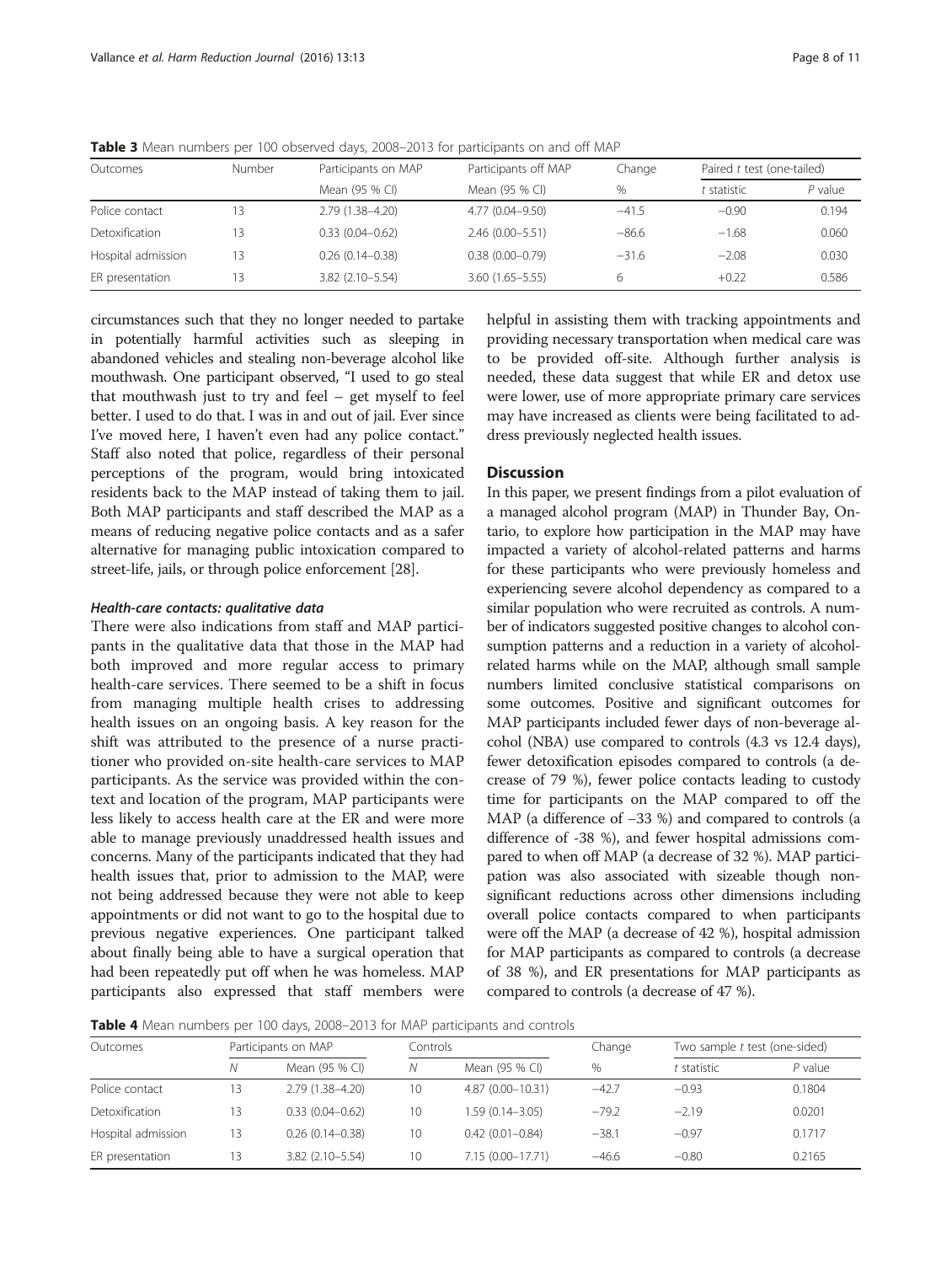Reports from the qualitative interviews of improved relationships with police and health-care providers as well as positive experiences of making the switch to beverage alcohol highlight the importance of MAP programs in altering the environment that contributes to alcohol-related harms. While participants have many more supports available to them as part of the MAP program than they would at the nearby shelter, it is likely that the consistency of the alcohol provided by MAP and the stabilization of their patterns of consumption facilitated them to be in a position to accept these supports with implications for positive changes. These reports were consistent with the interpretation that MAP participation is associated with reduced alcoholrelated harm. This interpretation is further supported by the available data on liver function tests which showed almost uniformly reducing scores for available results pre-and post-entry into the MAP. Qualitative findings regarding the impact of the program on healing and recovery particularly for Indigenous participants are delved into more fully in the sister manuscript [\[28\]](#page-11-0).

There is suggestive evidence from these limited pilot data that the context and pattern of drinking for many MAP participants may have been lower risk than for their peers on the street, though questions remain as to whether alcohol consumption overall was reduced for participants. The fact that residents were mostly consuming alcohol within the program as opposed to on the street and that the program drinks were spaced out through the day as opposed to consumed quickly all at once is indicative both of much safer patterns and contexts for drinking. The alcohol content of the wine available on the MAP was also much lower on average than what would normally be found in most types of NBA. However, the amount of alcohol consumed outside of the program was likely under-estimated, perhaps due to participants feeling uncomfortable reporting their drinking outside of the MAP to staff for fear of losing their place in the MAP. While it is clear that the pattern, context, and type of alcohol consumed were mostly less hazardous for the MAP participants, it is not possible to be certain that there was no increase in overall alcohol consumption as a result of their participation. Podymow et al.'s [\[19\]](#page-11-0) evaluation of the Ottawa MAP indicated a gradual reduction in volume of alcohol consumption for participants. However, they only recorded alcohol provided by the MAP itself and did not investigate outside consumption. Furthermore, we observed a markedly higher frequency of drinking among MAP participants than controls among the small sample followed up, a trend to be investigated in the larger study but which likely reflects the ready availability of alcohol on the MAP program.

While consumption of NBA did continue, it was at a lower level for MAP participants than before entry into the

program and also at lower levels compared to the control participants. The majority of the type of alcohol being consumed by the MAP participants was intrinsically less hazardous compared to the control sample, i.e., the wine provided on the program as opposed to a variety of forms of non-beverage and higher strength alcohol. The qualitative data also highlighted that the gradual shift from consumption of non-beverage alcohol to the types provided on the MAP clearly had an impact on participants' concept of self as well as their overall health and well-being. Participant reports of making the switch to beverage alcohol, and reducing NBA consumption was seen as a positive step and often a source of pride. In addition to the smoothing out of the pattern of alcohol consumption due to the regular administration by the program, this change from non-beverage to beverage alcohol suggests that the MAP may have specific alcohol-related harm reduction benefits over and above what normally is found in Housing First initiatives where no administration of alcohol occurs.

Fewer MAP participants self-reported alcohol-related harms in four domains (legal issues, home life, withdrawal seizures, and housing status) compared with controls, and while these differences were not significant, they were substantiated by reports of improved quality of life from both MAP participants as well as observations from MAP staff. The analysis of police and healthcare data obtained from the local police department and regional hospital indicated that the average number of police contacts and overall hospital-based health-care interactions (including hospital admissions, ER presentations, and detoxification episodes) were lower for MAP participants when they were on the program as opposed to off the program, although only the reduction in hospital admissions proved statistically significant. The average number of police contacts and hospital-based health-care interactions was also lower for MAP participants compared to the control participants, although again not significantly so. However, the MAP participants had significantly fewer average detoxification episodes than the control participants. The MAP participants also showed significantly fewer police contacts resulting in custody time compared to when they were off the MAP and compared to the controls. Critically, consistent changes in police and health-care-related outcomes were reported by staff and participants in the qualitative interviews. These indicators of decreases in overall hospitalization and police contacts as well as the reduction in detoxification episodes echo Thornquist et al.'s [\[21](#page-11-0)] findings in their evaluation of programs providing housing to severely alcohol dependent and homeless individuals as well as Podymow et al.'s [[19](#page-11-0)] findings in their evaluation of the MAP in Ottawa.

It is worth stressing that the reductions in hospital admissions, admissions for detoxification, police contacts,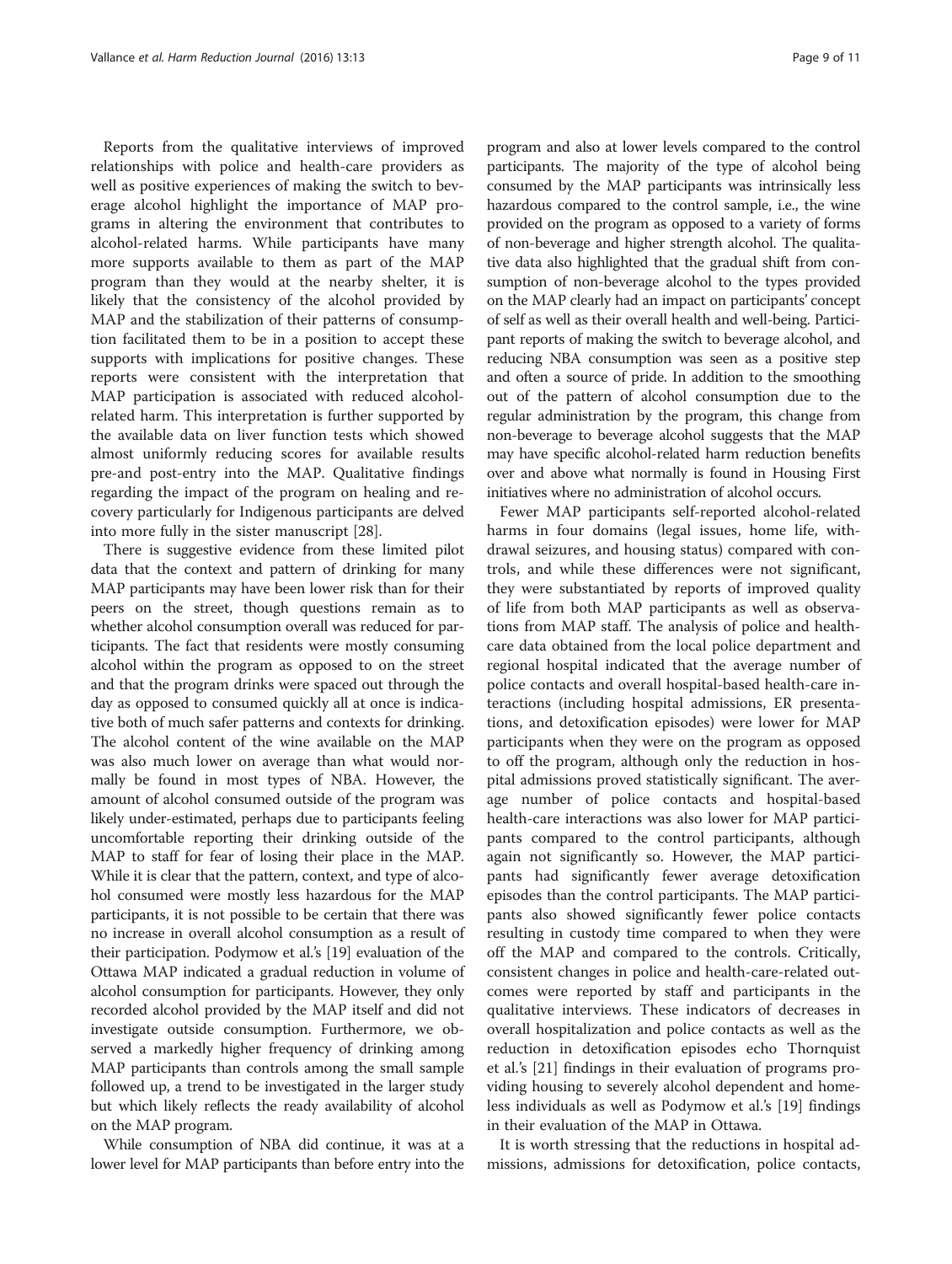<span id="page-10-0"></span>and being taken into custody by police would have resulted in some economic savings for the local community. While not specifically measured in this pilot study, it does echo some of the same types of economic savings reported by Larimer et al. [[18\]](#page-11-0) in their evaluation of a Housing First program in Seattle. Further, the qualitative evidence provides an understanding of MAPs as a safer alternative than streets, police custody, or jails, and that MAPs provide critical opportunities for improving access to primary care services and addressing health issues more effectively.

#### **Limitations**

Being a pilot study limited to a single intervention site, numbers of both MAP and control participants were relatively low. This was especially so for the handful of each group who were successively followed up for 6 months. The small sample size made it more difficult to test for significant differences between the MAP participants and the controls as well as conducting analyses by gender. There were some gaps in data for the alcohol consumption records kept by the program staff, making comparisons over the 6-month period for alcohol consumed on versus off the MAP more difficult. However, the number of different types of measures and indicators employed, and consistency between quantitative and qualitative measures gives some indication of possible benefits attributable to participation in the MAP. This study was not randomized; therefore, generalizations to other populations and to other MAPs are somewhat limited.

# Conclusions

In summary, in this small pilot study, there was evidence of substantial reductions in police contacts, police contacts leading to custody time, detoxification episodes, use of NBA, alcohol-related harms, and hospital admissions associated with MAP participation. Despite limited statistical power, some of these changes were significant, either in comparison with a similar population of control individuals or with rates of problems prior to MAP participation. The qualitative interviews indicated that perceptions of staff and experiences of participants support and provide insight into these positive outcomes. Against this overall pattern of improvement in formal indicators of alcohol-related harms is the overarching achievement of creating a safe and stable environment for a population impacted by structural vulnerabilities such as homelessness and poverty. These preliminary findings encourage the view that regulated administration of alcohol in conjunction with provision of stable housing may lead to improvements in a variety of domains not only for the MAP participants but also for the surrounding community. These issues and others

such as gender differences are being explored further in a larger multi-site study across five Canadian sites.

#### Competing interests

The funding for this research was provided by Thunder Bay Shelter House which operates the managed alcohol program. While the research project costs were covered by Thunder Bay Shelter House, there was no interference with the conduct of the research or interpretation of the findings by the funding body. Permission for an independent publication was a condition for accepting the funding.

#### Authors' contributions

KV assisted with the conceptualization of the project, participated in the data analysis and interpretation, and wrote the initial and subsequent drafts of the paper. TS conceptualized the study, provided the leadership in conducting the quantitative data collection, participated in the data analysis and interpretation, and contributed to the writing of the initial and subsequent drafts of the paper. BP conceptualized the study, provided the leadership in guiding and conducting the qualitative data collection, participated in developing the data analysis frameworks and interpretation, and commented on the drafts of the paper. CC provided the guidance in the quantitative data collection, assisted with the data analysis and interpretation of the quantitative data, and provided the feedback on the drafts of the paper. EG participated in the data collection as well as the data analysis and interpretation and provided the feedback on the drafts of the paper. BK participated in the data collection as well as data analysis and interpretation and provided the feedback on the drafts of the paper. KP participated in the conceptualization of the study, data collection, and interpretation of the data as well as reviewing the drafts of the paper. JZ assisted with the data analysis and reviewed the drafts of the paper. All authors read and approved the final manuscript.

#### Acknowledgements

We would like to thank our research partners at Shelter House Thunder Bay, particularly Patty Hajdu, former Executive Director, for their contributions to this research. We wish to thank all the participants, staff and management of the Kwae Kii Winn Managed Alcohol Program for being so generous with their time and for the opportunity to experience first-hand an extraordinary and brave enterprise in compassionate care. This study was funded by Shelter House Thunder Bay, the Canadian Institutes for Health Research, and the Michael Smith Foundation for Health Research.

#### Author details

<sup>1</sup> Centre for Addictions Research of BC, PO Box 1700 STN CSC, Victoria, BC V8W 2Y2, Canada. <sup>2</sup>School of Social Work, MacEwan University, 10700-104 Avenue, Edmonton AB T5J 2P2, Canada.

#### Received: 27 November 2015 Accepted: 30 March 2016 Published online: 09 May 2016

#### References

- 1. Lehman AF, Cordray DS. Prevalence of alcohol, drug and mental disorders among the homeless: one more time. Contemp Drug Probs. 1993;20:355.
- 2. Muckle W, Muckle J, Welch V, Tugwell P. Managed alcohol as a harm reduction intervention for alcohol addiction in populations at high risk for substance abuse. Cochrane Database of Systematic Reviews. 2012;12:1-32. Art. No.: CD006747. DOI:[10.1002/14651858.CD006747.pub2](http://dx.doi.org/10.1002/14651858.CD006747.pub2).
- 3. Loring B. Alcohol and inequities: guidance for addressing inequities in alcohol-related harm. World Health Organization Regional Office for Europe: Copenhagen; 2014.
- 4. Williams N. Waiting and working: coping responses of individuals enduring homelessness when accessing alcohol and shelter accommodation. 2011.
- 5. Rehm J, Gmel G, Sempos C, Trevisan M. Alcohol-related morbidity and mortality. Alcohol Res Health. 2003;27(1):39.
- 6. World Health Organization. Global status report on alcohol and health 2014. Luxembourg: World Health Organization; 2014.
- 7. Egbert A, Reed J, Powell B, Liskow B, Liese B. Alcoholics who drink mouthwash: the spectrum of nonbeverage alcohol use. J Stud Alcohol. 1985;46(6):473–81.